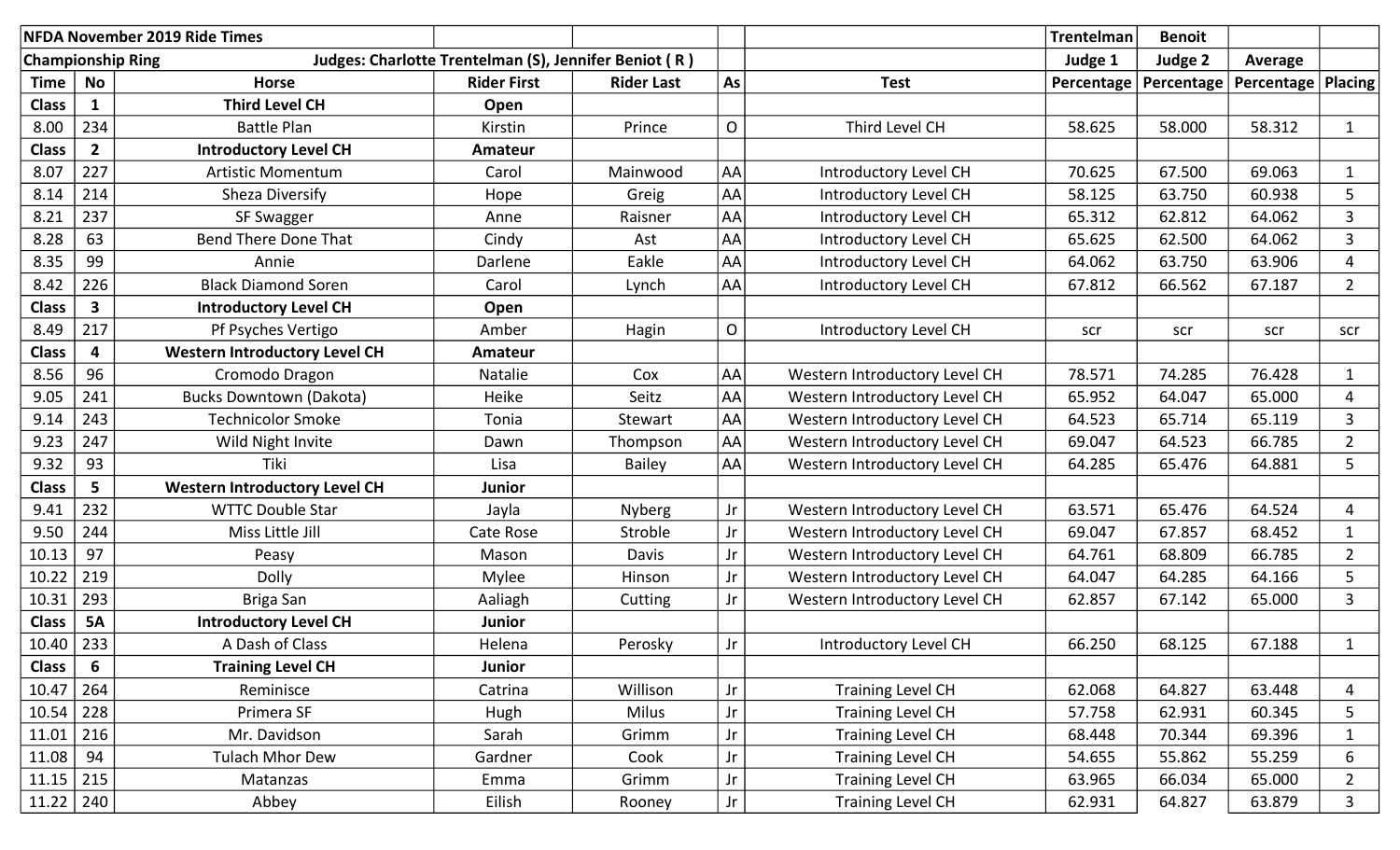| <b>Class</b> | $\overline{\mathbf{z}}$ | <b>First Level CH</b>                         | <b>Junior</b>    |                  |                |                                             |        |        |        |                |
|--------------|-------------------------|-----------------------------------------------|------------------|------------------|----------------|---------------------------------------------|--------|--------|--------|----------------|
| 11.29        | 264                     | Reminisce                                     | Catrina          | Willison         | Jr             | First Level CH                              | 63.994 | 63.611 | 63.803 | $\mathbf{1}$   |
| <b>Class</b> | 8                       | <b>Training Level CH</b>                      | Open             |                  |                |                                             |        |        |        |                |
| 11.36        | 235                     | A Dash of Class                               | Kirstin          | Prince           | O              | <b>Training Level CH</b>                    | 66.551 | 68.448 | 67.499 | $\mathbf{1}$   |
| 11.43        | 217                     | Pf Psyches Vertigo                            | Amber            | Hagin            | $\mathsf{O}$   | <b>Training Level CH</b>                    | scr    | scr    | scr    | scr            |
| 11.50        |                         | Lunch                                         |                  |                  |                |                                             |        |        |        |                |
| 12.15        |                         | <b>Awards for morning classes</b>             |                  |                  |                |                                             |        |        |        |                |
| <b>Class</b> | 9                       | <b>Musical Freestyle Championship</b>         |                  |                  |                |                                             |        |        |        |                |
| 12.45        | 95                      | <b>Tulach Mhor Dew</b>                        | Kathee           | Cook             | AA             | <b>Musical Freestyle CH (Training)</b>      | 62.600 | 62.666 | 62.633 | $\mathbf{1}$   |
| <b>Class</b> | 10                      | <b>Western Musical Freestyle Championship</b> |                  |                  |                |                                             |        |        |        |                |
| 12.55        | 244                     | Miss Little Jill                              | Cate Rose        | Stroble          | Jr             | Western Musical Freestyle CH (Intro)        | 69.857 | 66.428 | 68.143 | $2^{\circ}$    |
| 1.05         | 250                     | Olenas Smokin Jet                             | Hannah           | Walters          | Jr             | Western Musical Freestyle CH (Level 1)      | 66.323 | 67.058 | 66.691 | 4              |
| 1.15         | 246                     | Rooster Clarksburn                            | Ava              | Thompson         | Jr             | <b>Western Musical Freestyle CH (Basic)</b> | 69.178 | 67.857 | 68.518 | $\mathbf{1}$   |
| 1.25         | 293                     | Briga San                                     | Aaliagh          | Cutting          | Jr             | Western Musical Freestyle CH (Intro)        | 68.392 | 66.964 | 67.678 | $\mathbf{3}$   |
|              |                         |                                               |                  |                  |                |                                             |        |        |        |                |
| <b>Class</b> | 11                      | <b>Training Level CH</b>                      | <b>Amateur</b>   |                  |                |                                             |        |        |        |                |
| 1.50         | 231                     | Beyond the Seaz                               | Jeanne "Spencer" | Milus            | AA             | <b>Training Level CH</b>                    | 68.620 | 71.379 | 70.000 | 3              |
| 1.57         | 189                     | Royal Malikka                                 | Kristin          | Ersland          | AA             | <b>Training Level CH</b>                    | 71.896 | 73.275 | 72.586 | $\mathbf{1}$   |
| 2.04         | 248                     | And A Nod                                     | <b>Barbara</b>   | Turner           | AA             | <b>Training Level CH</b>                    | elim   | elim   | elim   | elim           |
| 2.11         | 95                      | <b>Tulach Mhor Dew</b>                        | Kathee           | Cook             | AA             | <b>Training Level CH</b>                    | 58.448 | 60.517 | 59.483 | 6              |
| 2.18         | 222                     | <b>Artistic Momentum</b>                      | Kate             | Johnson -Bergman | AA             | <b>Training Level CH</b>                    | 58.620 | 63.793 | 61.207 | 5              |
| 2.25         | 242                     | Sophia                                        | Diana            | <b>Stevens</b>   | AA             | <b>Training Level CH</b>                    | 59.137 | 59.310 | 59.224 | $\overline{7}$ |
| 2.32         | 214                     | Sheza Diversify                               | Hope             | Greig            | AA             | <b>Training Level CH</b>                    | 57.931 | 64.827 | 61.379 | 4              |
| 2.57         | 230                     | Primera SF                                    | Jeanne "Spencer" | Milus            | <b>AA</b>      | <b>Training Level CH</b>                    | 73.620 | 71.551 | 72.586 | $\overline{2}$ |
| <b>Class</b> | 12                      | <b>Western Basic Level CH</b>                 | <b>Junior</b>    |                  |                |                                             |        |        |        |                |
| 2.39         | 246                     | Rooster Clarksburn                            | Ava              | Thompson         | Jr             | Western Basic Level CH                      | 67.800 | 68.200 | 68.000 | 1              |
| 2.48         | 293                     | Briga San                                     | Aaliagh          | Cutting          | Jr             | Western Basic Level CH                      | 62.200 | 65.400 | 63.800 | $\overline{2}$ |
| <b>Class</b> | 13                      | <b>First Level CH</b>                         | Amateur          |                  |                |                                             |        |        |        |                |
| 3.04         | 189                     | Royal Malikka                                 | Kristin          | Ersland          | AA             | First Level CH                              | 70.972 | 71.527 | 71.250 | $\mathbf{1}$   |
| <b>Class</b> | 14                      | <b>Western Basic Level CH</b>                 | Amateur          |                  |                |                                             |        |        |        |                |
| 3.11         | 247                     | Wild Night Invite                             | Dawn             | Thompson         | <b>AA</b>      | Western Basic Level CH                      | 65.600 | 66.600 | 66.100 | $\overline{2}$ |
| 3.20         | 96                      | Cromodo Dragon                                | Natalie          | Cox              | AA             | Western Basic Level CH                      | 76.200 | 77.000 | 76.600 | $\mathbf{1}$   |
|              |                         |                                               |                  |                  |                |                                             |        |        |        |                |
| <b>Class</b> | 15                      | <b>Western Level 1 CH</b>                     | Open             |                  |                |                                             |        |        |        |                |
| 3.29         | 269                     | Ms. Awesome Rodder                            | Hannah           | Williams         | $\overline{O}$ | Western Level 1 CH                          | 65.769 | 70.384 | 68.077 | 1              |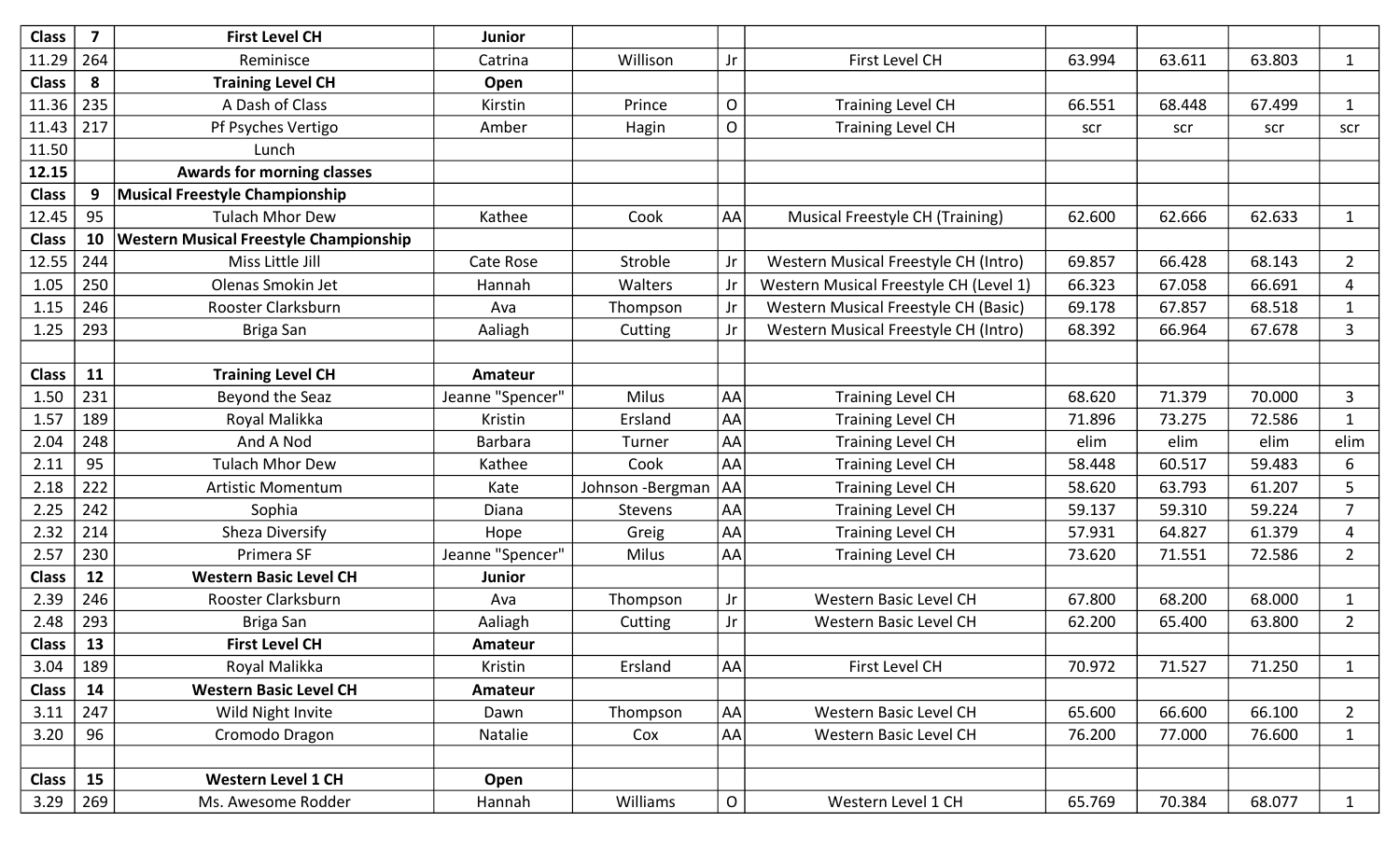| Class | 16               | <b>Western Level 1 CH</b>           | <b>Junior</b> |         |                    |        |        |        |  |
|-------|------------------|-------------------------------------|---------------|---------|--------------------|--------|--------|--------|--|
| 3.38  | 218              | Zippin with Chocolet                | Taylor        | Hammann | Western Level 1 CH | 68.846 | 74.807 | 71.827 |  |
| 3.47  | 250 <sub>1</sub> | Olenas Smokin Jet                   | Hannah        | Walters | Western Level 1 CH | 64.230 | 66.730 | 65.480 |  |
|       |                  |                                     |               |         |                    |        |        |        |  |
| 4.15  |                  | <b>Awards for afternoon classes</b> |               |         |                    |        |        |        |  |
|       |                  |                                     |               |         |                    |        |        |        |  |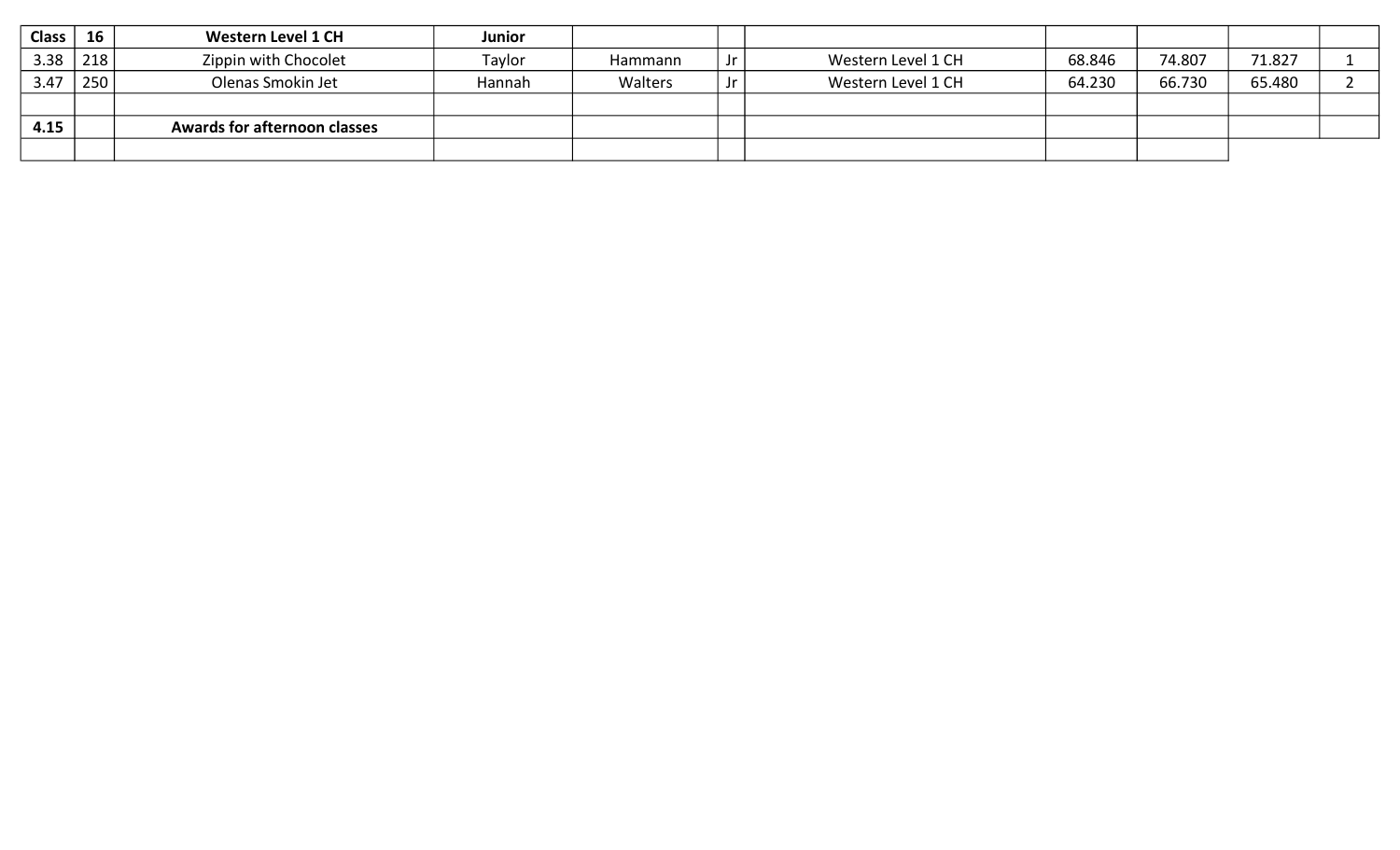| Ring 2        |           | Judge: Heather Stalker (r USDF, R Western) |                    |                   |           |                           |            |                |
|---------------|-----------|--------------------------------------------|--------------------|-------------------|-----------|---------------------------|------------|----------------|
| <b>Time</b>   | <b>No</b> | <b>Horse</b>                               | <b>Rider First</b> | <b>Rider Last</b> | As        | <b>Test</b>               | Percentage | Placing        |
| <b>Class</b>  | 17        | <b>Western Intro 3</b>                     | Amateur            |                   |           |                           |            |                |
| 8.30          | 191       | Rena                                       | Ondina             | Gracia            | AA        | Western Intro 3           | scr        | scr            |
| <b>Class</b>  | 18        | <b>Western Intro 3</b>                     | Junior             |                   |           |                           |            |                |
| 8.39          | 232       | <b>WTTC Double Star</b>                    | Jayla              | Nyberg            | Jr        | Western Intro 3           | 69.000     | $\mathbf{1}$   |
| <b>Class</b>  | 19        | <b>Western Intro 2</b>                     | Amateur            |                   |           |                           |            |                |
| 8.48          | 93        | Tiki                                       | Lisa               | <b>Bailey</b>     | AA        | Western Intro 2           | 69.167     | $\mathbf{1}$   |
| <b>Class</b>  | 20        | <b>Introductory A</b>                      | Amateur            |                   |           |                           |            |                |
| 8.57          | 214       | <b>Sheza Diversify</b>                     | Hope               | Greig             | AA        | Introductory A            | 66.250     | $\mathbf{1}$   |
| 9.04          | 245       | Delilah                                    | Judy               | Talton            | AA        | Introductory A            | 55.000     | $\overline{2}$ |
| 9.11          | 220       | Moose                                      | Kelsey             | Irvine            | AA        | Introductory A            | scr        | scr            |
| <b>Class</b>  | 21        | <b>Introductory C</b>                      | Amateur            |                   |           |                           |            |                |
| 9.18          | 267       | Luna                                       | Brittany           | Woodall           | AA        | Introductory C            | 65.250     | $2^{\circ}$    |
| 9.25          | 99        | Annie                                      | Darlene            | Eakle             | AA        | Introductory C            | 65.250     | $\mathbf 1$    |
| 10.35         | 214       | Sheza Diversify                            | Hope               | Greig             | AA        | Introductory C            | 62.900     | 3              |
| <b>Class</b>  | 22        | <b>Suitability - In Hand</b>               | <b>Amateur</b>     |                   |           |                           |            |                |
| 9.32          | 223       | <b>Maximus TBF</b>                         | Kate               | Johnson-Bergman   | <b>AA</b> | Suitability - In Hand     | 74.100     | $\mathbf{1}$   |
| 9.39          | 221       | <b>Twilight Star Gazer</b>                 | Susan              | Johnson           | AA        | Suitability - In Hand     | 71.550     | $\overline{2}$ |
| <b>Class</b>  | 23        | Third 1                                    | Open               |                   |           |                           |            |                |
| 10.00         | 294       | Allegro                                    | Alayia             | Maxwell           | O         | Third 1                   | 59.180     | $\mathbf{1}$   |
| <b>Class</b>  | 24        | <b>Introductory B</b>                      | <b>Amateur</b>     |                   |           |                           |            |                |
| 10.07         | 245       | Delilah                                    | Judy               | Talton            | AA        | Introductory B            | 57.182     | 3              |
| 10.14         | 220       | Moose                                      | Kelsey             | Irvine            | AA        | Introductory B            | scr        | scr            |
| 10.21         | 267       | Luna                                       | <b>Brittany</b>    | Woodall           | AA        | Introductory B            | 71.250     | $\mathbf{1}$   |
| 10.28         | 237       | SF Swagger                                 | Anne               | Raisner           | AA        | Introductory B            | 62.900     | $\overline{2}$ |
| <b>Class</b>  | 25        | <b>Suitability - Walk - Trot</b>           | <b>All Levels</b>  |                   |           |                           |            |                |
| $10.56$   221 |           | <b>Twilight Star Gazer</b>                 | Susan              | Johnson           | AA        | Suitability - Walk - Trot | 74.000     | $\mathbf{1}$   |
| 11.03         | 225       | Ruby Tuesday                               | Mackenzie          | Lovely            | Jr        | Suitability - Walk - Trot | scr        | scr            |
| <b>Class</b>  | 26        | Western Level 1 - 4                        | Junior             |                   |           |                           |            |                |
| 11.17         | 218       | Zippin with Chocolet                       | Taylor             | Hammann           | Jr        | Western Level 1 - 4       | 70.192     | $\mathbf{1}$   |
| <b>Class</b>  | 27        | Western Level 2 - 1                        | Open               |                   |           |                           |            |                |
| 11.24         | 269       | Ms. Awesome Rodder                         | Hannah             | Williams          | O         | Western Level 2 - 1       | 67.500     | $\mathbf{1}$   |
| <b>Class</b>  | 28        | Second 3 Q                                 | Amateur            |                   |           |                           |            |                |
| 11.31   224   |           | Hotse T. Blackstone                        | Lisa               | Kaatz             | AA        | Second 3 Q                | 61.310     | $\mathbf{1}$   |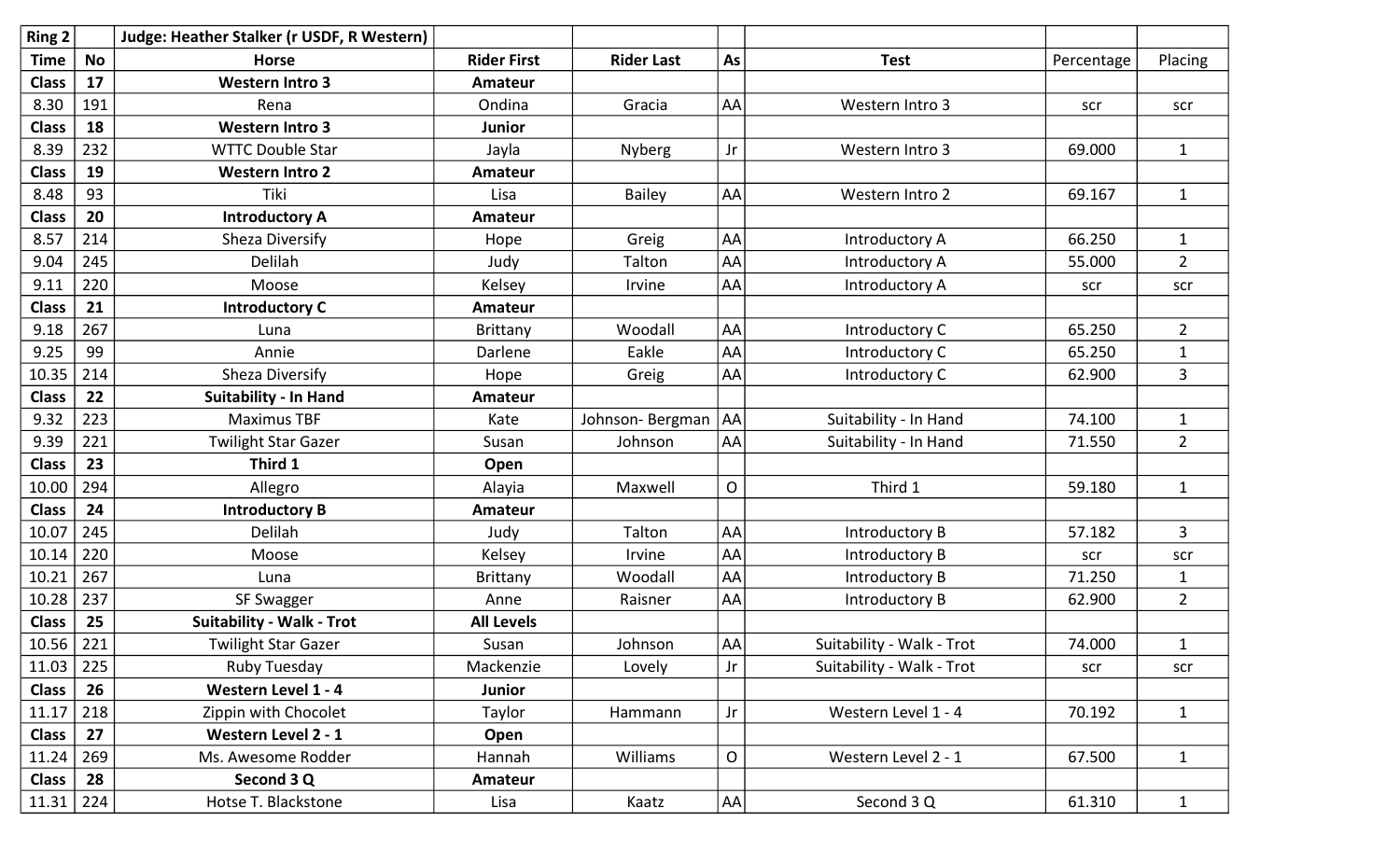| <b>Class</b> | 29  | <b>Suitability - Walk - Trot - Canter</b> | <b>Junior</b>    |                 |             |                                    |        |                |
|--------------|-----|-------------------------------------------|------------------|-----------------|-------------|------------------------------------|--------|----------------|
| 11.38        | 225 | <b>Ruby Tuesday</b>                       | Mackenzie        | Lovely          | Jr          | Suitability - Walk - Trot - Canter | scr    | scr            |
| <b>Class</b> | 30  | <b>Training 1</b>                         | <b>Amateur</b>   |                 |             |                                    |        |                |
| 9.53         | 231 | <b>Beyond the Seaz</b>                    | Jeanne "Spencer" | <b>Milus</b>    | AA          | Training 1 (ROT)                   | 71.154 | $2^{\circ}$    |
| 11.52        | 226 | <b>Black Diamond Soren</b>                | Carol            | Lynch           | AA          | Training 1                         | 67.885 | $\overline{3}$ |
| 11.59        | 230 | Primera SF                                | Jeanne "Spencer" | Milus           | AA          | Training 1                         | 74.420 | $\mathbf{1}$   |
| 12.06        | 238 | NV Go Weapons Hot                         | Cheryl           | Resch           | AA          | Training 1                         | 58.269 | 4              |
| <b>Class</b> | 31  | Third 2                                   | Open             |                 |             |                                    |        |                |
| 1.50         | 294 | Allegro                                   | Alayia           | Maxwell         | $\mathsf O$ | Third 2                            | 56.052 | $\mathbf{1}$   |
| <b>Class</b> | 32  | First 1                                   | <b>Amateur</b>   |                 |             |                                    |        |                |
| 1.57         | 98  | Isabella                                  | Kristen          | <b>DiFranco</b> | AA          | First 1                            | 58.428 | $\mathbf{1}$   |
| <b>Class</b> | 33  | <b>Western Basic 1</b>                    | <b>Junior</b>    |                 |             |                                    |        |                |
| 2.04         | 97  | Peasy                                     | Mason            | Davis           | Jr          | <b>Western Basic 1</b>             | 62.083 | $\overline{2}$ |
| 2.13         | 219 | Dolly                                     | Mylee            | Hinson          | Jr          | <b>Western Basic 1</b>             | 62.083 | $\mathbf{1}$   |
| <b>Class</b> | 34  | <b>Western Basic 4 Q</b>                  | <b>Amateur</b>   |                 |             |                                    |        |                |
| 2.22         | 247 | Wild Night Invite                         | Dawn             | Thompson        | AA          | Western Basic 4 Q                  | 63.600 | $\mathbf{1}$   |
| <b>Class</b> | 35  | <b>Training 2</b>                         | <b>Amateur</b>   |                 |             |                                    |        |                |
| 2.31         | 226 | <b>Black Diamond Soren</b>                | Carol            | Lynch           | AA          | Training 2                         | 63.275 | $\mathbf{1}$   |
| 2.38         | 238 | NV Go Weapons Hot                         | Cheryl           | Resch           | AA          | Training 2                         | scr    | scr            |
| <b>Class</b> | 36  | <b>Training 1</b>                         | Open             |                 |             |                                    |        |                |
| 2.45         | 217 | PF Psyches Vertigo                        | Amber            | Hagin           | $\mathsf O$ | Training 1                         | scr    |                |
| <b>Class</b> | 37  | <b>Training 1</b>                         | Junior           |                 |             |                                    |        |                |
| 2.52         | 264 | Reminisce                                 | Catrina          | Willison        | Jr          | Training 1                         | 65.961 | $1\,$          |
| 2.59         | 225 | Primera SF                                | Hugh             | Milus           | Jr          | Training 1                         | 62.692 | $\overline{2}$ |
| <b>Class</b> | 38  | <b>Training 3</b>                         | <b>Junior</b>    |                 |             |                                    |        |                |
| 3.06         | 240 | Abbey                                     | Eilish           | Rooney          | Jr          | Training 3                         | 60.862 | $\mathbf{1}$   |
| <b>Class</b> | 39  | <b>Western Intro 4</b>                    | Amateur          |                 |             |                                    |        |                |
| 3.15         | 93  | Tiki                                      | Lisa             | <b>Bailey</b>   | AA          | Western Intro 4 Q                  | 64.285 | 3              |
| 3.24         | 191 | Rena                                      | Ondina           | Gracia          | AA          | Western Intro 4                    | scr    | scr            |
| 3.33         | 221 | <b>Twilight Star Gazer</b>                | Susan            | Johnson         | AA          | Western Intro 4                    | 72.142 | $\mathbf{1}$   |
| 3.42         | 241 | <b>Bucks Downtown (Dakota)</b>            | Heike            | Seitz           | AA          | Western Intro 4 Q                  | scr    | scr            |
| 3.51         | 243 | <b>Technicolor Smoke</b>                  | Tonia            | Stewart         | AA          | Western Intro 4 Q                  | 66.904 | $\overline{2}$ |